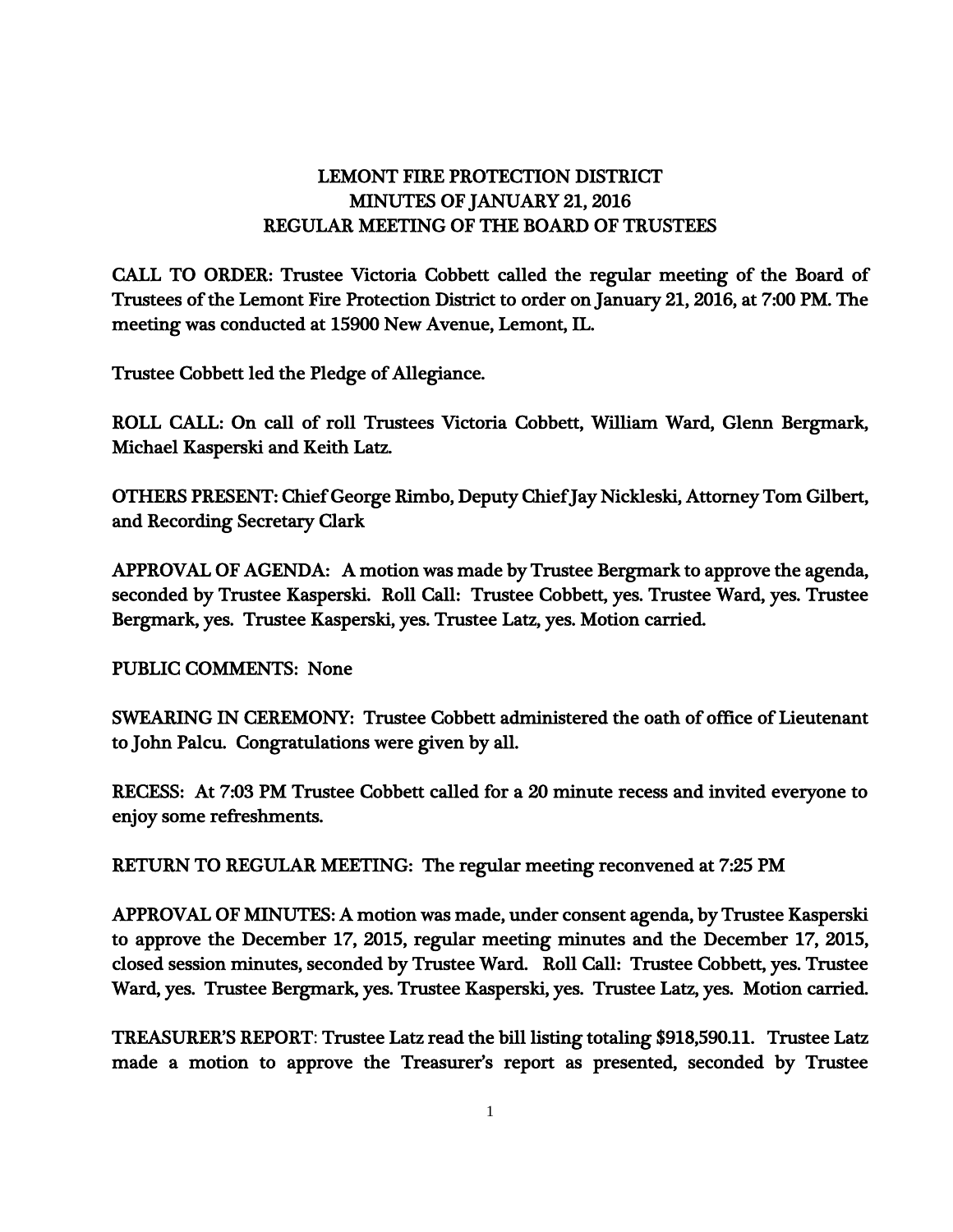Bergmark. Roll Call: Trustee Cobbett, yes. Trustee Ward, yes. Trustee Bergmark, yes. Trustee Kasperski, yes. Trustee Latz, yes. Motion carried.

FINANCIAL REPORTS: None

## COMMUNICATIONS FROM THE BOARD: None

## ATTORNEY REPORT: None

CHIEF'S REPORT: Deputy Chief Nickleski updated the Board on apparatus, training and the various meetings he attended since last meeting. He stated we responded to 273 calls in December which is a 3.5% decrease over December, 2014. He stated we had a total of 3,451 calls in 2015, this is a 1.6% increase over total calls in 2014. Deputy Chief Nickleski presented the Board with a copy of the 2015 Annual Summary report, which he then reviewed. He reviewed staffing-operations, EMS response summaries, fire training, EMS division, accreditation, communications, fleet services, information technology, and fire prevention bureau. He discussed the operational direction for 2016, strategic plan initiatives and progress, and capital expenditures thru 2025.

Chief Rimbo stated he would be attending the February Park District Board meeting to honor a life saved by the initial response of the Park District staff using their AED. He informed the Board that the Fire Prevention Bureau is updating their code ordinances, when finished it will be given to the Board for their approval. He mentioned that Station 1 sprinkler system is underway and being installed. Chief Rimbo stated he and Deputy Chief Nickleski had a meeting with Chief Maton, Sgt. Tully, and Tom Ballard to review the draft of the Emergency Operations Plan.

## OLD BUSINESS: None

NEW BUSINESS: Chief Rimbo stated that purchasing the Medic module is a 2016 budgeted item. Xerox has agreed to let us buy now and pro-rate a 3 month bill until May when the annual cost of \$4,500.00 can be added to the rest of our annual renewal cost for firehouse software. A motion was made by Trustee Kasperski to purchase Firehouse Medic modules from Xerox Government Systems at an annual cost of \$4,500.00, seconded by Trustee Ward. Roll Call: Trustee Cobbett, yes. Trustee Bergmark, yes. Trustee Kasperski, yes. Trustee Ward, yes. Trustee Latz, yes. Motion carried.

A motion was made by Trustee Kasperski to purchase a \$100.00 Visa gift card and present it to our cameraman, Tom Kilis, at the February Board meeting for his many years of service, seconded by Trustee Ward. Roll Call: Trustee Cobbett, yes. Trustee Bergmark, yes. Trustee Kasperski, yes. Trustee Ward, yes. Trustee Latz, yes. Motion carried.